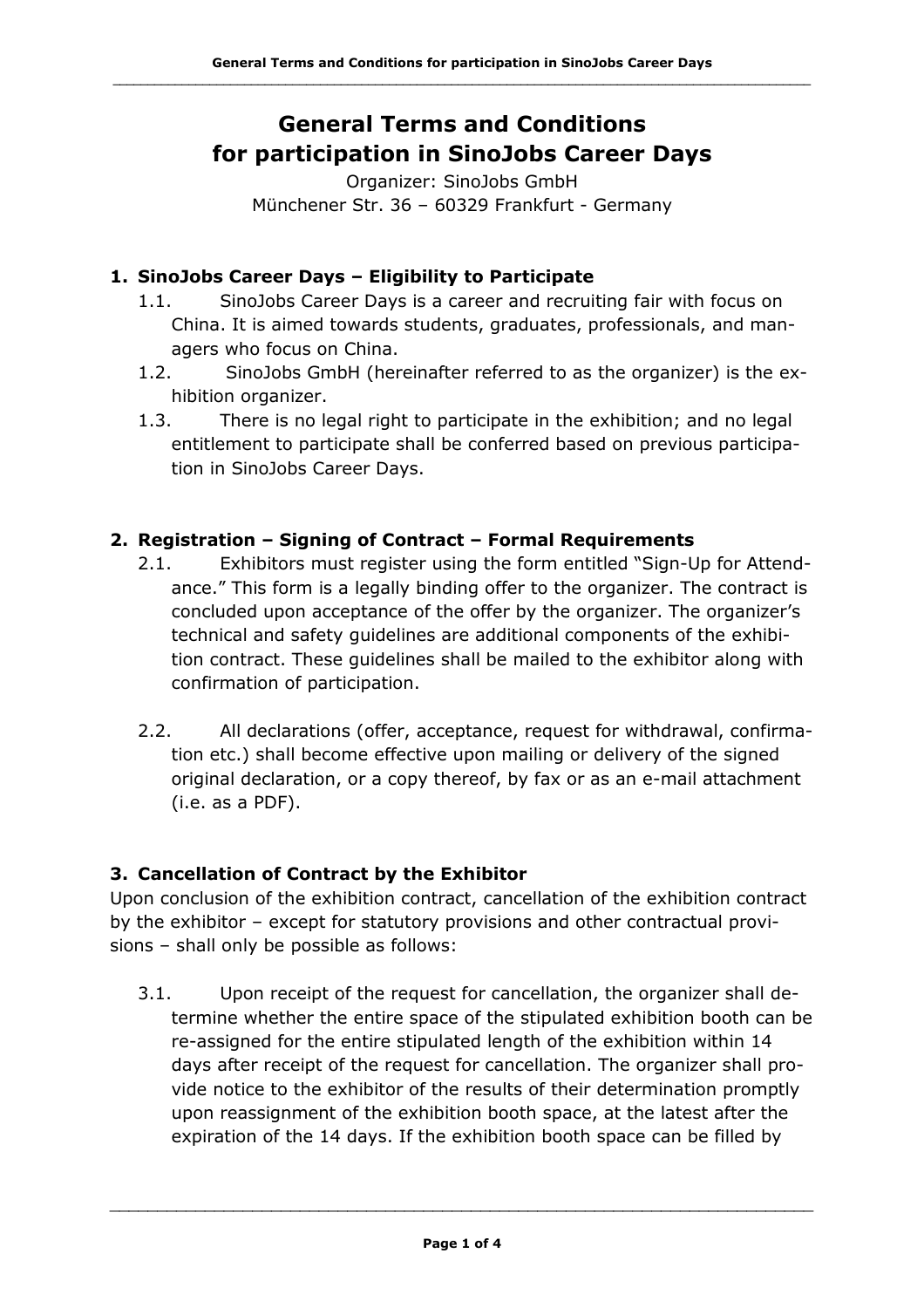another party, then the exhibition contract shall end upon delivery of said notice from the organizer.

- 3.2. Furthermore, request for cancellation of the exhibition contract shall also be granted if the exhibitor names a third party in its request for cancellation who fulfills the criteria for participation in this exhibition and who also agrees to fully replace the exhibitor in the exhibition agreement. The organizer shall not refuse the third party entering into the agreement in bad faith.
- 3.3. In case of cancellation in accordance with 3.1 or 3.2, the exhibitor shall be liable to the organizer for a processing fee in the amount of 10% of the originally agreed-upon participation fee, unless the exhibitor proves that the expenses incurred by the organizer were lower than this amount. In that case, only these expenses shall be compensated.
- 3.4. The provisions of § 537 BGB (German Civil Code) remain unaffected.

## **4. Relocation or Cancellation of the Exhibition by the Organizer**

- 4.1. If it is impossible to hold the exhibition in the place or at the time agreed due to a force majeure or through no fault of the organizer, then the organizer is entitled to postpone or relocate the exhibition insofar as the organizer informs the exhibitors and registered guests promptly about the issue and inform them within 14 days of their awareness of the issue of the new time and/or new location of the exhibition. This shall take place at the latest 14 days before the original exhibition date.
- 4.2. In the case of postponement by more than five days (including Saturdays, Sundays, and holidays) or a relocation of the exhibition location to another city, the exhibitors are entitled to withdraw from the exhibition within a week of receipt of notification of the relocation or postponement. This withdrawal shall be made through a declaration to the organizer. The organizer shall promptly refund any paid participation fees.
- 4.3. In the event of circumstances outlined in 4.1 and 4.2, neither the organizer nor the exhibitors shall be liable to receive damages from the other party.
- 4.4. The organizer's and exhibitor's legal rights to end the contract without sanction and without liability for damages or to refuse to fulfill the contract remain unaffected.

## **5. Placement of Exhibition Booths – Subleasing**

- 5.1. The organizer is free with regards to placement of rented booth space in accordance with the following principles: visitor flow, ease of orientation, requests by the exhibitor, structural and technical considerations, as well as rational and economic distribution of space.
- 5.2. Subleasing assigned booth spaces is not allowed.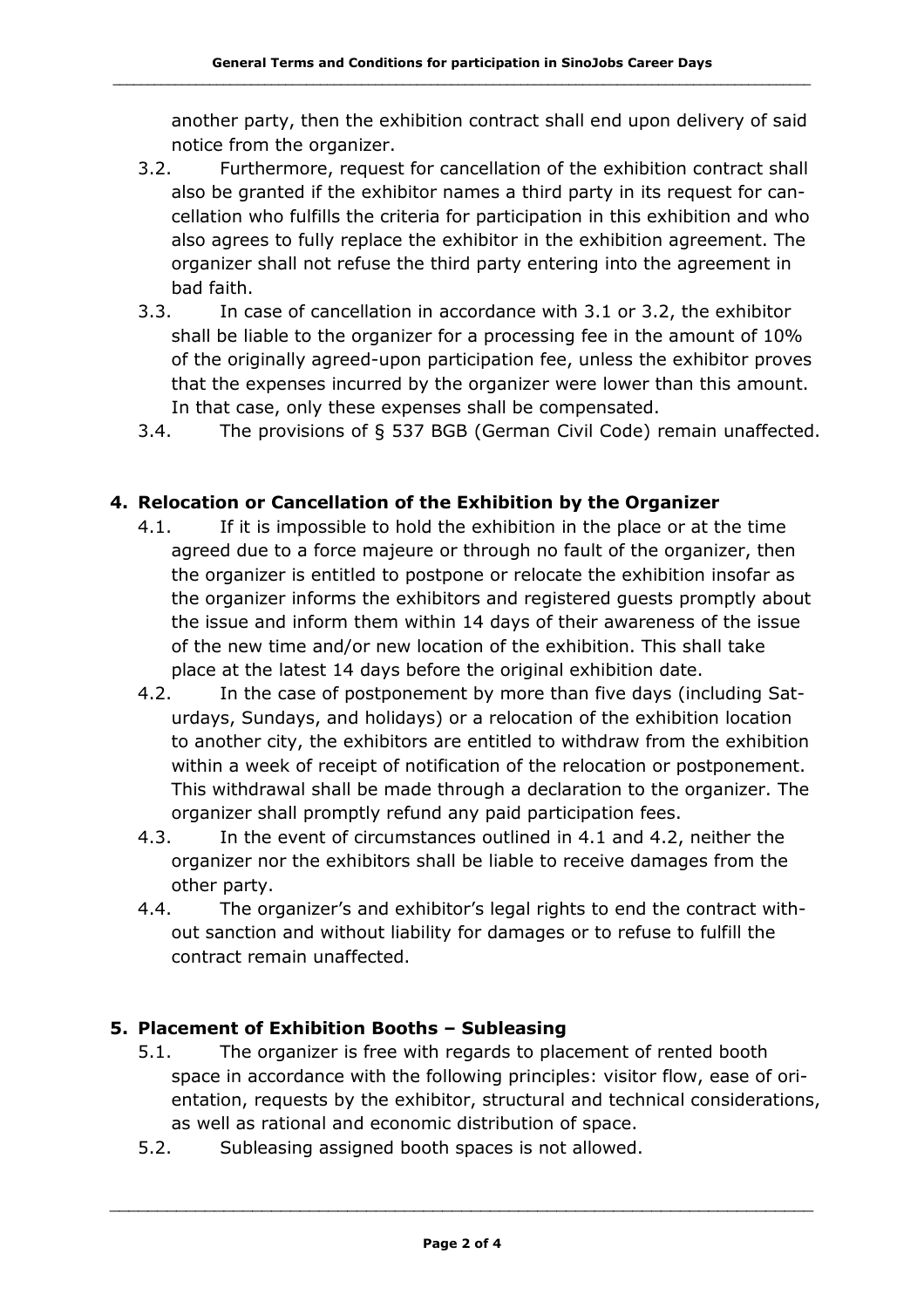#### **6. Participation Fees**

- 6.1. Participation fees for exhibitors are determined according to the booth size chosen and the event space booked.
- 6.2. An invoice for advance payment shall be sent along with the confirmation of participation; 50% of the invoiced amount shall be due immediately upon receipt of the invoice – the other 50% shall be due 6 weeks before the exhibition, without further required notification.
- 6.3. Legal regulations regarding delay of payment shall apply.
- 6.4. Rights of set-off shall only be accorded to the exhibitor if its counterclaim is officially determined, uncontested, or accepted by organizer.
- 6.5. Fees are provided as net prices; VAT is to be reported separately on the invoice at the statutory rate
- 6.6. The exhibitor shall bear the costs for international transfers, service fees, and other monetary transaction.
- 6.7. Invoices shall be sent by mail or, if desired, by express mail. The exhibitor shall bear the costs of express mailing

#### **7. Construction / Disassembly, Design and Staffing of Booths**

- 7.1. The technical and safety guidelines provided by the organizer for booth construction and prescribed construction and disassembly deadlines are binding and must be strictly complied with.
- 7.2. Exhibition booths must be continually occupied and must remain fully assembled for the entire length of open hours in order to avoid a contractual penalty calculated by the organizer at its reasonable discretion of up to 50% of the exhibition fee. Briefly leaving the booth to visit the sanitary facilities is, however, not a violation of this clause.

#### **8. Obligations of Protection**

Within the group of participants, exhibitors and their employees shall behave in such a way as to not interfere unreasonably with the interests of other exhibitors. In individual cases, the organizer shall be entitled to give necessary instructions and, in the case of gross violations, to exclude the exhibitor permanently from the exhibition. In this case, any claim for compensation by the exhibitor is excluded.

#### **9. Closing Booths**

The organizer is entitled to close booths which do not conform to technical or safety requirements, insofar and as long as the exhibitor does not comply with a corresponding request for removal. In this regard, the organizer is also entitled to this right if the booth is the source of intolerable nuisances like smells, sounds, or other emissions, and if the exhibitor does not comply with the organizer's re-